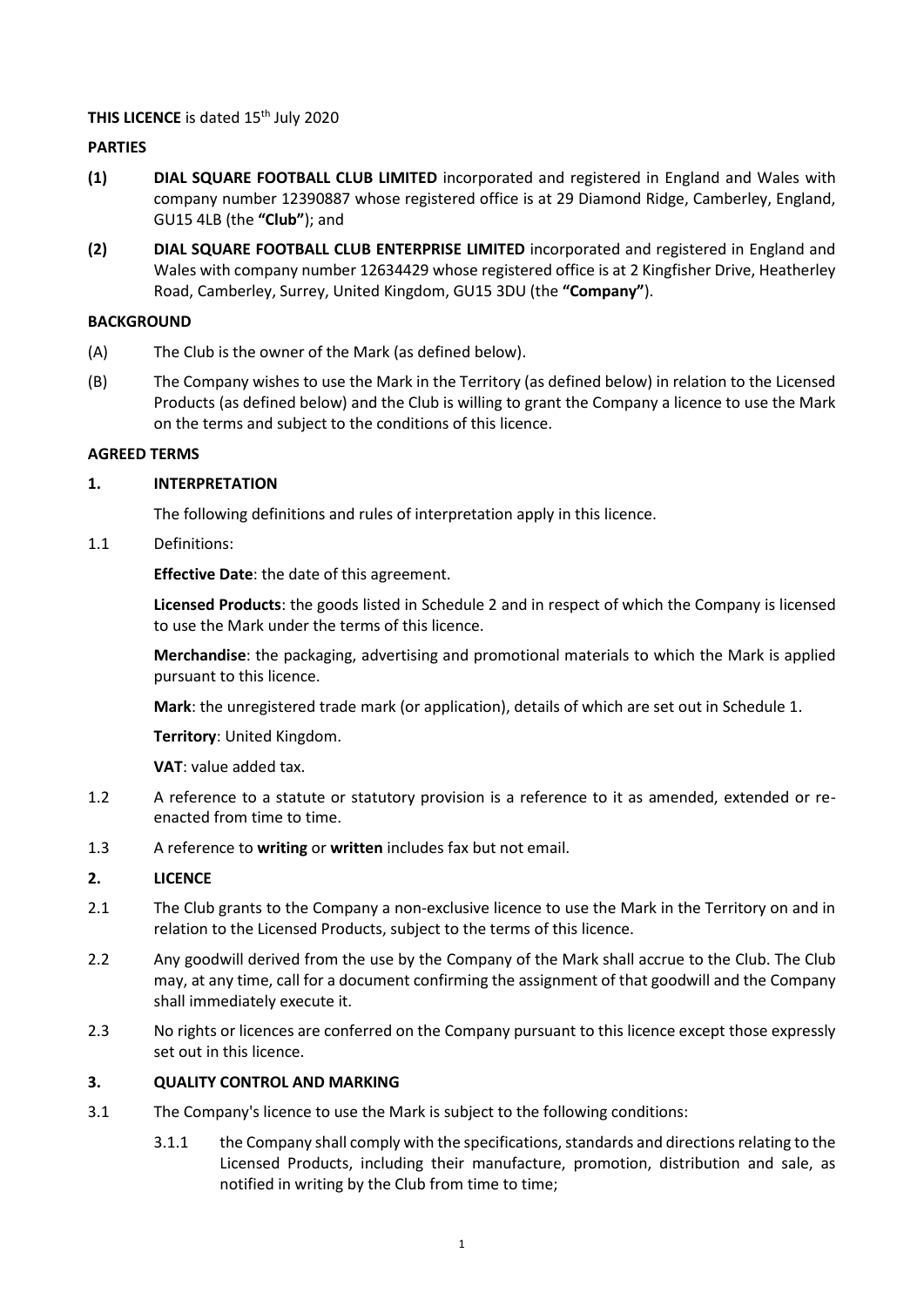- 3.1.2 the Company shall, in exercising its right under this agreement, comply with, and shall ensure that each Licensed Product sold or otherwise supplied by the Company complies with, all applicable laws, regulations, industry standards and codes of practice;
- 3.1.3 samples of all packaging, advertising and promotional materials to which the Mark is applied pursuant to this licence (the **"Merchandise"**) shall be submitted to the Club for its approval prior to being used;
- 3.1.4 the Company shall not do or fail to do any act or thing whereby the validity, enforceability or the Club's ownership of any trade mark for the Mark (whether registered or unregistered), or the reputation or goodwill associated with the Mark anywhere in the Territory, is likely to be prejudiced; and
- 3.1.5 the Company shall procure that all Licensed Products sold by the Company and all related quotations, specifications and descriptive literature, and all other materials carrying the Mark, be marked with:

*"Made by Dial Square Football Club Enterprise Limited in [PLACE] under licence from Dial Square Football Club Limited. [MARK] is the trade mark of Dial Square Football Club Limited."*

# **4. PAYMENT**

On the Effective Date the Company shall pay to the Club the sum of £1 (receipt of which is acknowledged by the Club).

# **5. LICENCE RECORDAL**

The Company shall sign such documents and give such assistance as the Club may reasonably request from time to time for the Company to be recorded as licensee against any relevant trade mark registration or pending application which includes the Mark, and to have any such recordal removed on termination of this licence.

# **6. INDEMNITY**

- 6.1 The Company shall indemnify the Club against all liabilities, costs, expenses, damages and losses (including any direct, indirect or consequential losses, loss of profit, loss of reputation and all interest, penalties and legal costs (calculated on a full indemnity basis) and all other reasonable professional costs and expenses) suffered or incurred by the Club arising out of or in connection with:
	- 6.1.1 the Company's exercise of its rights granted under this agreement;
	- 6.1.2 the Company's breach or negligent performance or non-performance of this agreement, including any product liability claim relating to Licensed Products manufactured, offered for sale, supplied or put into use by the Company;
	- 6.1.3 the enforcement of this agreement; or
	- 6.1.4 any claim made against the Club by a third party for death, personal injury or damage to property arising out of or in connection with defective Licensed Products, to the extent that the defect in the Licensed Products is attributable to the acts or omissions of the Company, its employees or agents.

# **7. PROTECTION OF THE MARK**

- 7.1 The Company shall promptly inform the Club of any suspected unauthorised use of the Mark (or any confusingly similar mark) of which it becomes aware, and shall provide the Club with such documents, information and assistance as it can in relation to any such use.
- 7.2 The Club gives no warranty and makes no representation in or pursuant to this licence that the use of the Mark, nor the manufacture, use, sale or other dealing in any of the Licensed Products, does not or will not infringe the rights of others.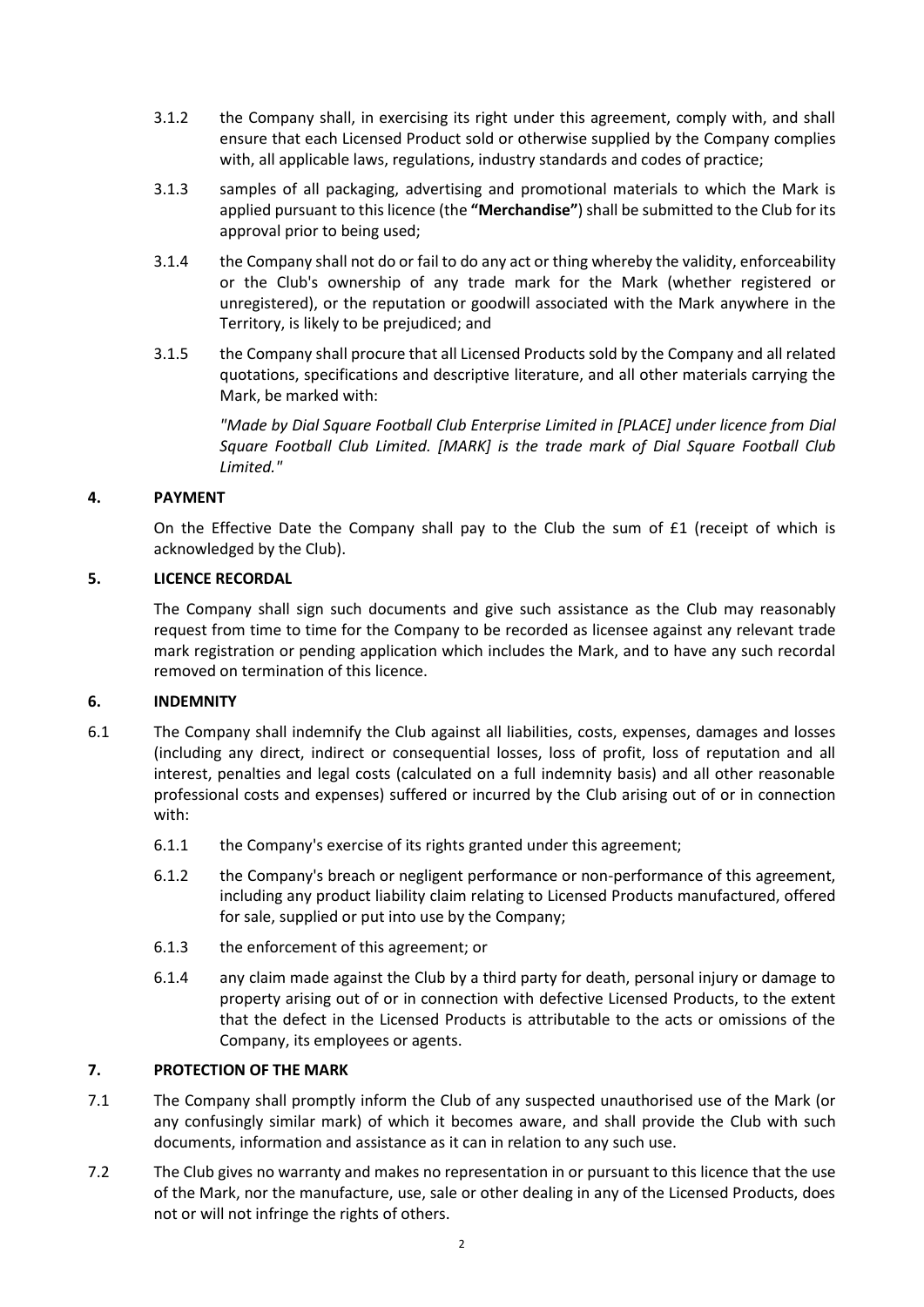### **8. DURATION AND TERMINATION**

- 8.1 This licence shall commence on the Effective Date and continue for the period of 48 months unless terminated earlier under any of the following provisions.
- <span id="page-2-0"></span>8.2 The Club may terminate this licence by notice with immediate effect if:
	- 8.2.1 the Company commits any breach of this licence which is material and not capable of remedy, or which is capable of remedy but which is not remedied within 14 days of notice from the Club to do so;
	- 8.2.2 the Company suspends, or threatens to suspend, payment of its debts or is unable to pay its debts as they fall due or admits inability to pay its debts or is deemed unable to pay its debts within the meaning of section 123 of the Insolvency Act 1986;
	- 8.2.3 the Company commences negotiations with all or any class of its creditors with a view to rescheduling any of its debts, or makes a proposal for or enters into any compromise or arrangement with any of its creditors other than for the sole purpose of a scheme for a solvent amalgamation of the Company with one or more other companies or the solvent reconstruction of the Company;
	- 8.2.4 a petition is filed, a notice is given, a resolution is passed, or an order is made, for or in connection with the winding up of the Company other than for the sole purpose of a scheme for a solvent amalgamation of the Company with one or more other companies or the solvent reconstruction of the Company;
	- 8.2.5 an application is made to court, or an order is made, for the appointment of an administrator, or if a notice of intention to appoint an administrator is given or if an administrator is appointed, over the Company;
	- 8.2.6 the holder of a qualifying floating charge over the assets of the Company has become entitled to appoint or has appointed an administrative receiver;
	- 8.2.7 a person becomes entitled to appoint a receiver over all or any of the assets of the Company or a receiver is appointed over all or any of the assets of the Company;
	- 8.2.8 a creditor or encumbrancer of the Company attaches or takes possession of, or a distress, execution, sequestration or other such process is levied or enforced on or sued against, the whole or any part of the Company's assets and such attachment or process is not discharged within 14 days
	- 8.2.9 any event occurs, or proceeding is taken, with respect to the Company in any jurisdiction to which it is subject that has an effect equivalent or similar to any of the events mentioned in claus[e 8.2.2](#page-2-0) to clause [8.2.8](#page-2-1) (inclusive)
	- 8.2.10 the Company suspends or ceases, or threatens to suspend or cease, carrying on all or a substantial part of its business; or
	- 8.2.11 there is a change of control of the Company (within the meaning of section 1124 of the Corporation Tax Act 2010).
- <span id="page-2-1"></span>8.3 The Company undertakes to the Club that, save as expressly permitted by this licence, it will not make any use anywhere in the world of the Mark or any name or mark intended or likely to be confused or associated with it. In particular, upon termination of this licence for any reason the Company shall cease immediately to make any use of the Mark save as is set out in clause 9.4.
- 8.4 The Company shall for a period of 90 days after the date of termination, have the right to dispose of all stocks of Licensed Products in its possession and all Licensed Products in the course of manufacture at the date of termination.
- 8.5 Within 120 days after the date of termination the Company shall promptly destroy, or if the Club shall so elect, deliver to the Club, at the Company's expense, all Licensed Products and Merchandise it has not disposed of within 90 days after the date of termination.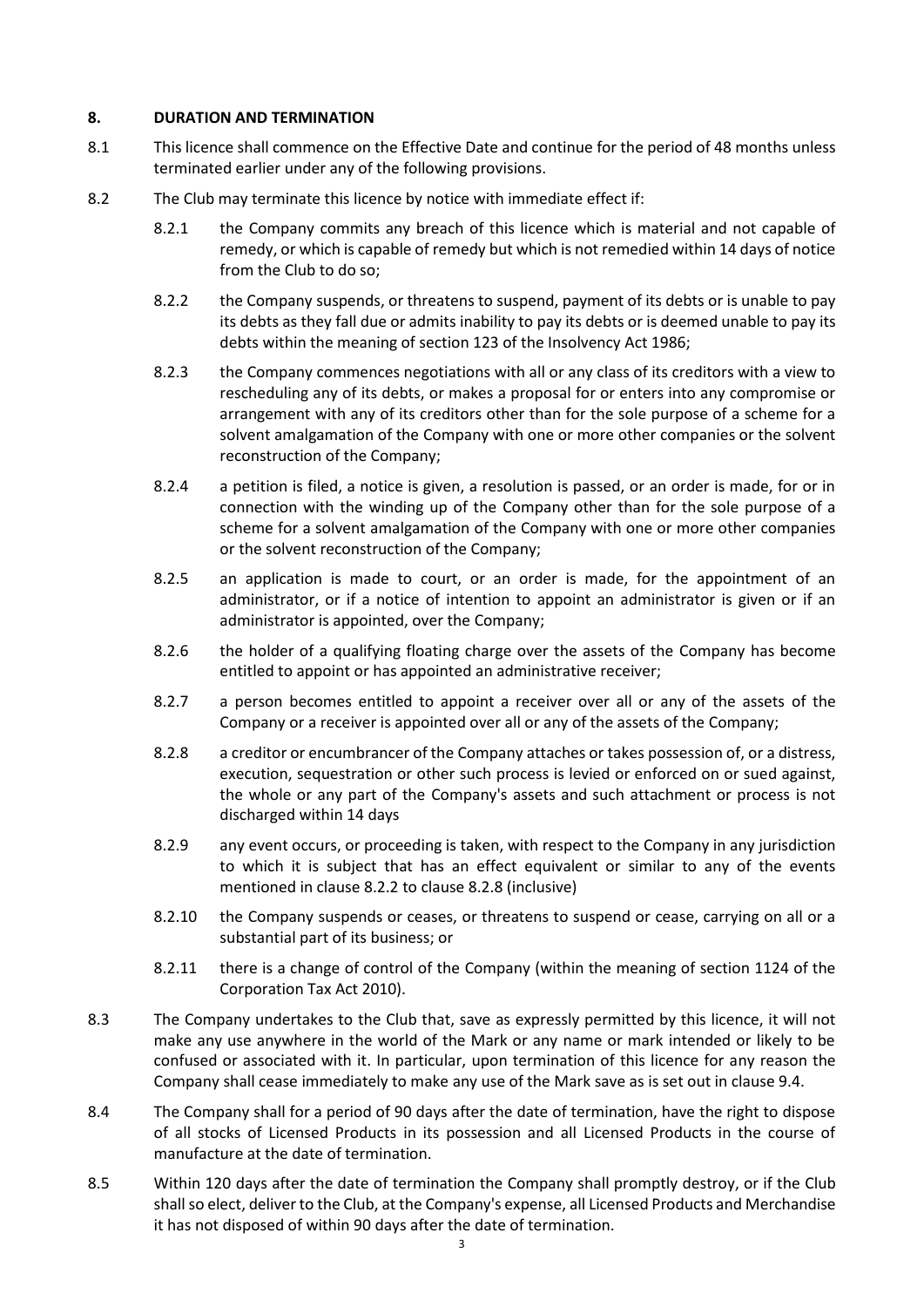8.6 Any provision of this agreement that expressly or by implication is intended to come into or continue in force on or after termination or expiry of this agreement shall remain in full force and effect.

### **9. ASSIGNMENT AND OTHER DEALINGS**

The Company shall not assign, transfer, mortgage, charge, sub-license, sub-contract, declare a trust over or deal in any other manner with any or all of its rights and obligations under this licence without the prior written consent of the Club.

### **10. GOVERNING LAW**

This licence and any dispute or claim (including non-contractual disputes or claims) arising out of or in connection with its subject matter or formation shall be governed by and construed in accordance with the law of England and Wales.

### **11. JURISDICTION**

Each party irrevocably agrees that the courts of England and Wales shall have exclusive jurisdiction to settle any dispute or claim (including non-contractual disputes or claims) arising out of or in connection with this agreement or its subject matter or formation.

**THIS AGREEMENT** has been entered into on the date stated at the beginning of it.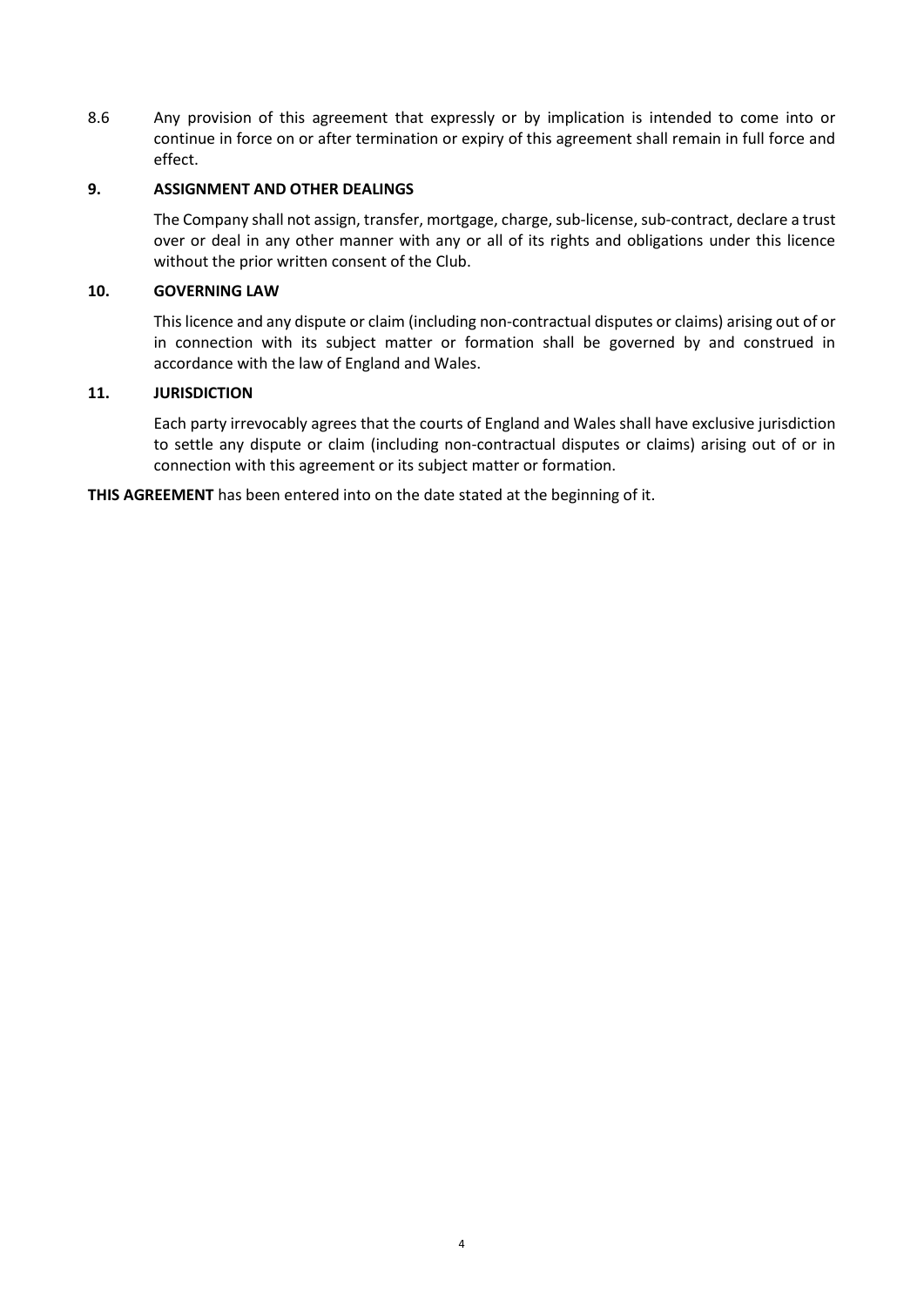### **SCHEDULE 1 Mark**

<span id="page-4-0"></span>

| <b>Mark</b>                                                     | <b>Registered?</b><br>(Y/N) | <b>Application or</b><br>registration<br>number | Date of<br>application or<br>registration | <b>Classes</b> | Specification |
|-----------------------------------------------------------------|-----------------------------|-------------------------------------------------|-------------------------------------------|----------------|---------------|
| "Dial Square<br>Football Club"                                  | ${\sf N}$                   | N/A                                             | N/A                                       | N/A            | N/A           |
| "Dial Square FC"                                                | ${\sf N}$                   | N/A                                             | N/A                                       | N/A            | N/A           |
| <b>DIAL SQUARE F.C</b><br>$\mathscr{L}$<br>r<br>÷<br>RENASCITUR | ${\sf N}$                   | N/A                                             | N/A                                       | N/A            | N/A           |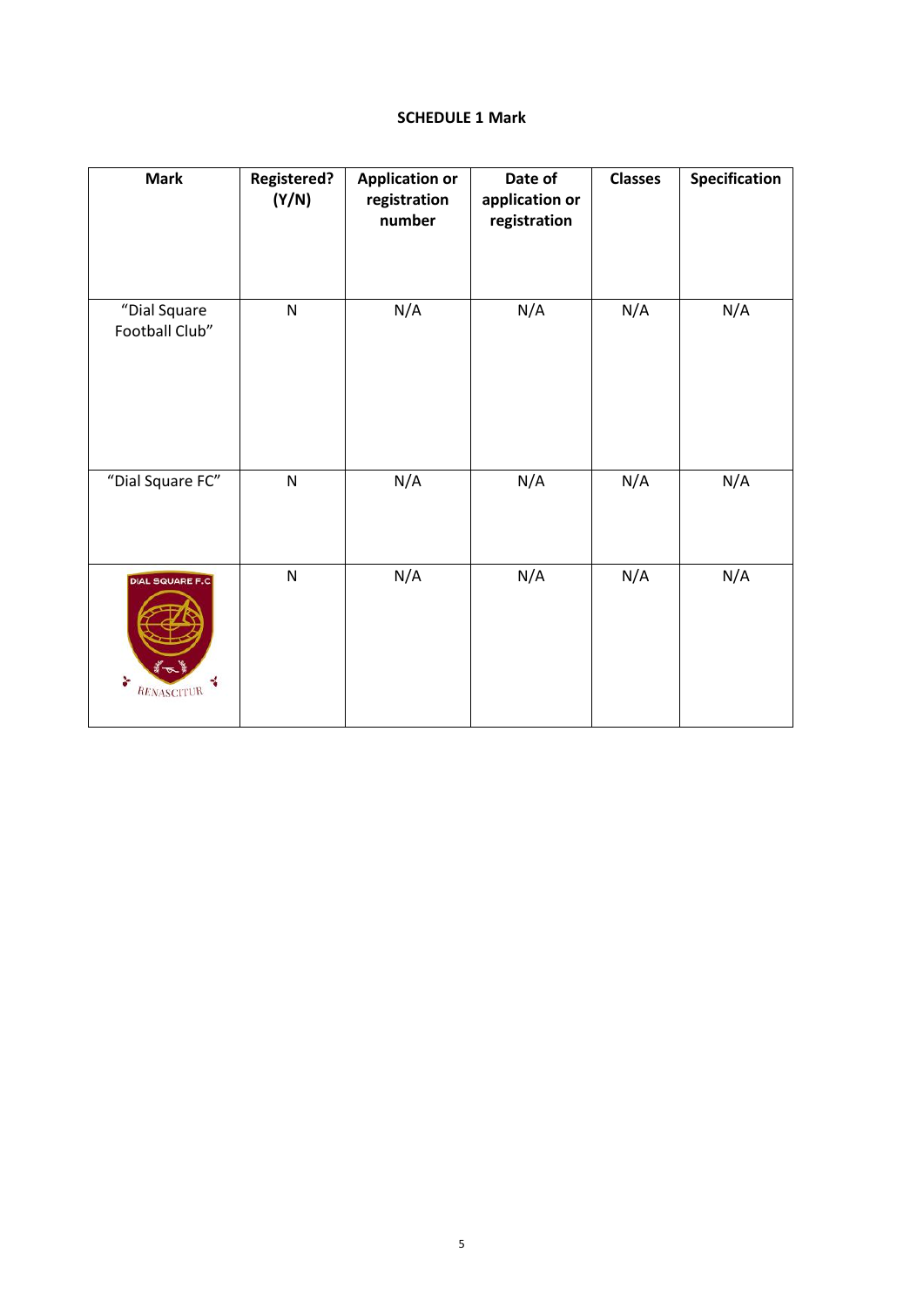# **SCHEDULE 2 Licensed Product**

| <b>Description</b>                                                                                                                                                                                                                                                                                         | Notes (if any) |
|------------------------------------------------------------------------------------------------------------------------------------------------------------------------------------------------------------------------------------------------------------------------------------------------------------|----------------|
| Audio and video recordings; discs, all bearing audio or video<br>recordings and compact discs.                                                                                                                                                                                                             |                |
| Stationery; folders, binders, diaries and personal organisers;<br>writing instruments; books, magazines and periodical<br>publications; printed matter; posters; photographs; albums;<br>philatelic stamps; stickers; decalcomanias; calendars; maps; paper<br>and paper articles; ordinary playing cards. |                |
| Sports bags, cases, articles made of leather or of imitation<br>leather; articles of luggage; umbrellas; bags; holdalls, wallets,<br>purses, key cases, key fobs.                                                                                                                                          |                |
| Flags, pennants, bed covers; sheets and pillow cases; household<br>cloths for drying glasses and dishes; towels, bar cloths, textile<br>articles; table mats and coasters.                                                                                                                                 |                |
| Articles of outer clothing; articles of sports clothing; footwear;<br>headgear.                                                                                                                                                                                                                            |                |
| Toys and playthings; models in kit form; gymnastic and sporting<br>articles; bags adapted for carrying sporting articles; parts and<br>fittings for all the aforesaid goods.                                                                                                                               |                |
| Organisation of sporting events; provision of sports information<br>services; provision of cinematographic and video entertainment;<br>provision of sporting, gymnastic and recreational facilities.                                                                                                       |                |
| Room hire; provision of conference, exhibition and seminar<br>facilities; provision of restaurant, bar and catering facilities;<br>provision of wedding, party and banqueting facilities.                                                                                                                  |                |